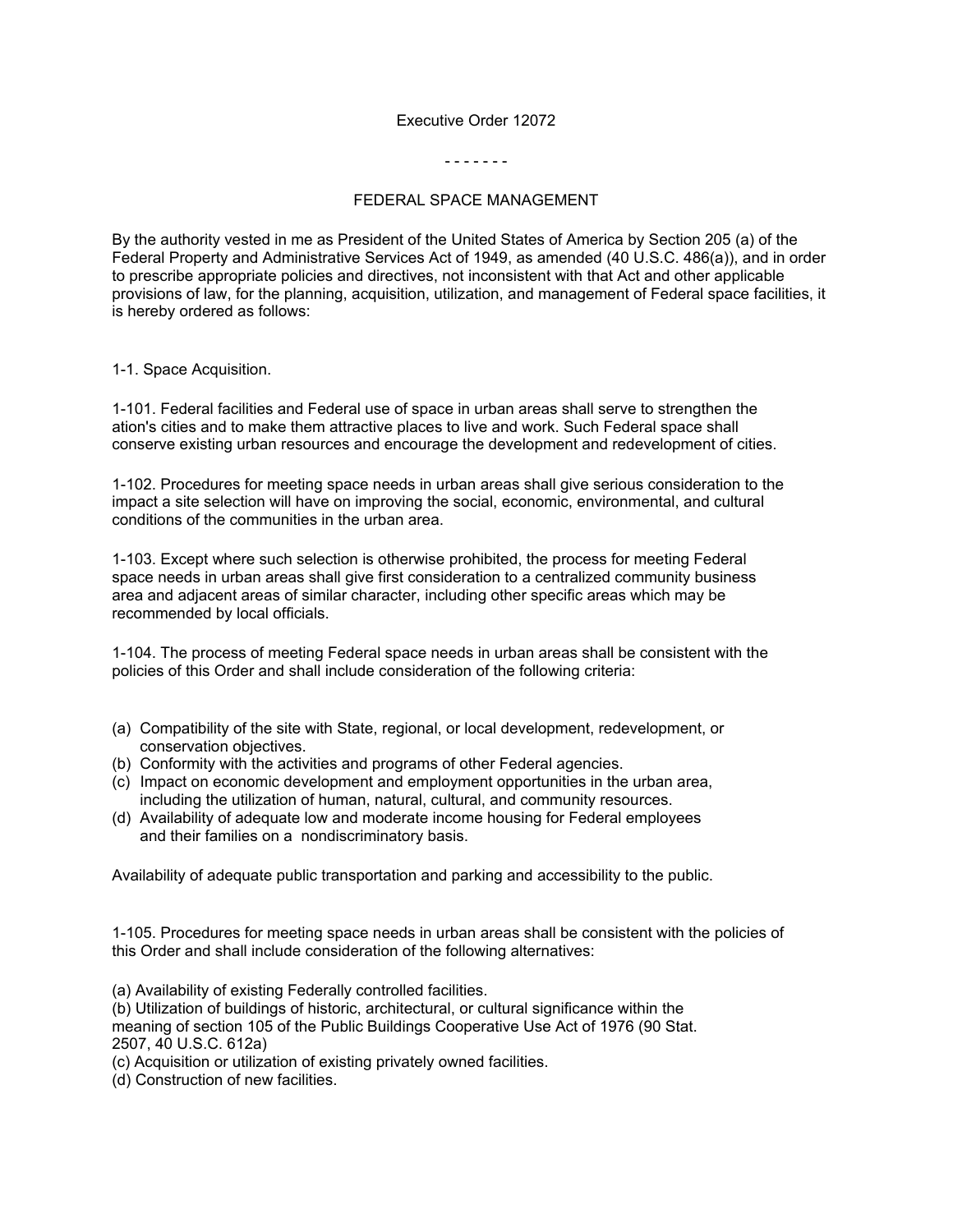(e) Opportunities for locating cultural, educational, recreational, or commercial activities within the proposed facility.

1-106. Site selection and space assignments shall take into account the management needs for consolidation of agencies or activities in common or adjacent space in order to improve administration and management and effect economies.

1-2. Administrator of General Services.

1-201. The Administrator of General Services shall develop programs to implement the policies of this Order through the efficient acquisition and utilization of Federally owned and leased space. In particular, the Administrator shall:

(a) Select, acquire, and manage Federal space in a manner which will foster: the policies and programs of the Federal government and improve the management and administration of government activities. (b) Issue regulations, standards, and criteria for the selection, acquisition, and management of Federally owned and leased space.

(c) Periodically undertake surveys of space requirements and space utilization in the Executive agencies. (d) Ensure, in cooperation with the heads of Executive agencies, that their essential space requirements are met In a manner that is economically feasible and prudent.

(e) Make maximum use of existing Federally controlled facilities which, in his judgment, are adequate or economically adaptable to meeting the space needs of Executive agencies.

(f) Annually submit long-range plans and programs for the acquisition, modernization, and use of space for approval by the President.

1-202. The Administrator is authorized to request from any Executive agency such information and assistance deemed necessary to carry out his functions under this Order. Each agency shall, to the extent not prohibited by law, furnish such information and assistance to the Administrator.

1-203. In the process of meeting Federal space needs in urban areas and Implementing the policies of this Order, the Administrator shall:

(a) Consider the efficient performance of the missions and programs of the agencies, the nature and function of the facilities involved, the convenience of the public served, and the maintenance and improvement of safe and healthful working conditions for employees.

(b) Coordinate proposed programs and plans for facilities and space with the Director of the Office of Management and Budget.

(c) Consult with appropriate Federal, State, regional, and local government officials and consider their recommendations for and objections to a proposed selection site or space acquisition.

(d) Coordinate proposed programs and plans for facilities and space in a manner designed to implement the purposes of this Order.

(e) Prior to making a final determination concerning the location of Federal facilities, notify the concerned Executive agency of an intended course of action and take into account any additional information provided.